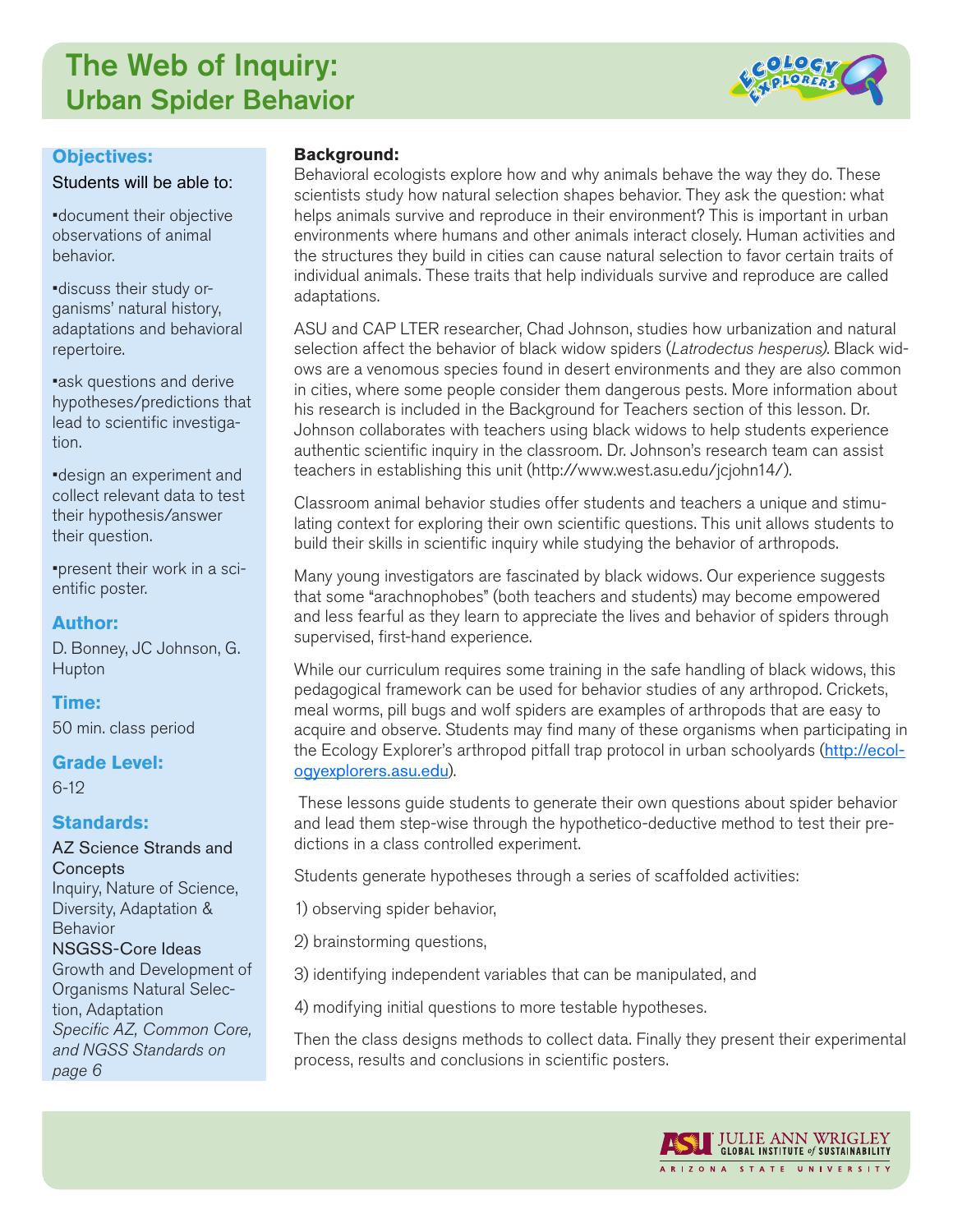#### **Vocabulary:**

arthropod: invertebrate animals from the phylum Arthropoda, which includes insects, arachnids and crustaceans

adaptation: in biology: a trait or characteristic of an organism that results from Natural Selection and helps an individual survive and/or reproduce in its environment

**variation:** in biology: the differences among the traits of individual organisms within a population

natural selection: a natural process where the environment causes differences in the survival and reproduction of individual organisms

**urbanization:** the process of people building and moving to cities, which causes environments to change from natural vegetation to human-built structures

hypothesis: a possible explanation for observations; it attempts to answer the scientific question

prediction: the expected result of a scientific test, if the hypothesis is supported

independent variable: the factor of interest in a scientific study; the factor that may cause the hypothesized effects; the variable that is changed in an experiment

dependent variable: the factor that is measured in a scientific study; the variable that will determine if the hypothesis is supported

replication: repeated trials of the independent variable; it increases the sample size in a scientific study to account for the variation in nature and any experimental errors

data: the measurements collected by a scientist in a study; the dependent variables

results: a summary of the data collected in a study that are used to evaluate the hypothesis

range: in science and math: a measure of how the data are spread out; the lowest value subtracted from the highest value; a measure of the variation in the dependent variable in a scientific study

### **Advanced Preparation:**

Consider displaying a list or graphic organizer of the above vocabulary throughout the study. An example appears in the Background section.

Students and teachers should be familiar with spider safety and the ethical treatment of animals in research. Have a plan for the animals after the experiment is complete. The

International Society of Applied Ethology offers guidelines for using animals in research: [http://www.applied-etholo](http://www.applied-ethology.org/ethical_guidelines.html)[gy.org/ethical\\_guidelines.html](http://www.applied-ethology.org/ethical_guidelines.html)

For lessons 1 and 2: Some background in distinguishing between subjective and objective observations and inferences will be useful (e.g. "The spider looks scared." vs. "The spider has eight limbs").

Prior introduction to natural selection and adaptation will help students ask more substantive questions.

A basic understanding of invertebrate/arthropod structures and functions is helpful (e.g. exoskeleton, ectothermy etc.).

For lesson 3: Practice designing tables for data collection and discuss the effectiveness of different alternative table formats. Remind students how their math skills are important in science.

#### **Materials:**

- Two focal animals for each group of students, one animal in each of two treatment groups.
- Secure containers to house organisms. Containers should:
- 1) be transparent
- 2) allow organisms to behave as naturally as possible
- 3) allow ventilation
- Exact materials will depend on the variables the class decides to manipulate (independent variable) and measure (dependent variable).
- Note cards or post it notes
- White board or chart paper
- Data sheets. The class will work together to identify the variables they will quantify and prepare a data sheet that allows them to record their observations easily.

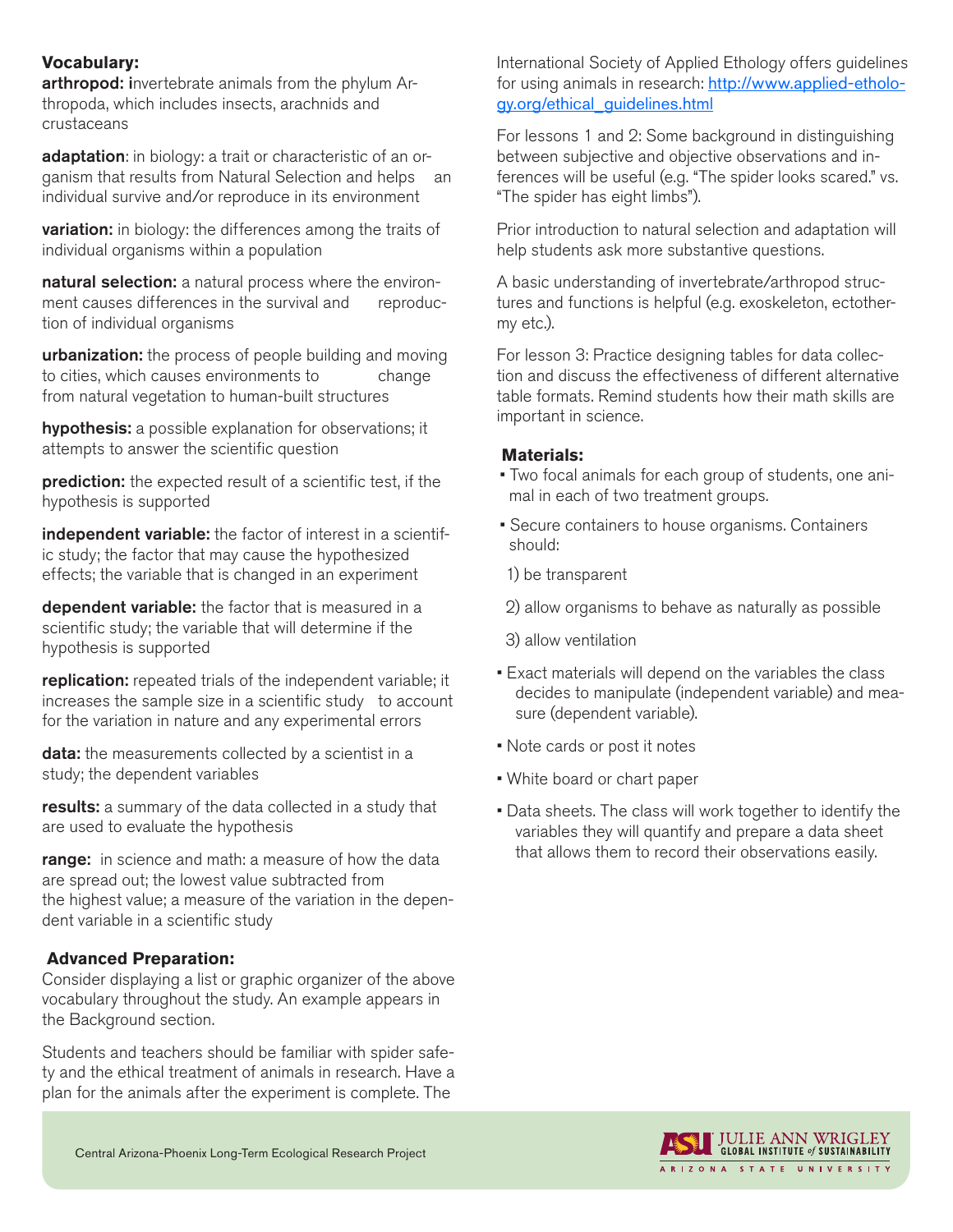### **Example Set Up for Black Widow Spiders:**

 We give two black widow spiders to each group of four students in separate containers. Thus, each student group has one spider in the treatment group and one spider in the control group. So, each student group is responsible for one replicate of the class experiment. Containers we use for black widows are clear plastic tubs with screened mesh lids. They are 33cm X 15cm X 20cm, which allows about five body lengths in every direction. In the case of venomous spiders, we use four sticks emerging from a styrofoam "island" for web-building surrounded by water, so spiders can not escape.

## **Examples of class experiments follow:**

## **Experiment 1**

*Question:* Are spiders more aggressive when they are hungry?

*Hypothesis:* Spiders attack prey more quickly if they have been starved because food is necessary for survival.

*Prediction:* The average time to attack prey will be shorter for spiders in the treatment group than in the control group.

*Independent variable:* time since last feeding

*Dependent variable:* time it takes the spider to attack prey

*Treatment Group:* spiders that have not eaten for one week

*Control Group:* spiders that have eaten recently

*Materials:* stopwatches and crickets for prey

## **Experiment 2**

*Question:* Does temperature influence web-building activity of a spider?

*Hypothesis:* When the environment is warmer, spiders will spend more time web-building because they are ectothermic and they will have more energy available for more activities.

*Prediction:* Spiders in the treatment group will spend more time spinning and repairing their webs on average than the spiders in the control group.

*Independent variable:* temperature of the container

*Dependent variable:* time spent spinning and repairing web

*Treatment Group:* warm container

*Control Group:* room temperature container

*Materials:* heat lamps or hot packs, thermometers, stopwatches

## **Note to Teachers:**

It is important for students to realize that not all good testable questions lend themselves to controlled experiments. Likewise, not all good testable questions require obvious treatment and control groups. Indeed, students who are not familiar with these concepts can still conduct good controlled experiments. For example, if Experiment 2 above were expanded to include a range of temperature conditions, the class might use three different groups: low, med and high temperatures. In this case each treatment group effectively serves as the control for the other two and results from all three are compared. Of course if every student group conducted their trial at a different temperature, there would be no control at all and no replication, so this would not be an example of good science.

## **Recommended Procedure:**

## **Lesson 1—Initial Arthropod Observations and Developing a Research Question**

- 1) Review the organisms' natural history and safe handling practices. In the case of black widow behavior, we take this opportunity to identify the Sonoran desert organisms that can harm people and discuss ways to avoid this.
- 2) Prior to observations, review the difference between observation and inference by asking students to give specific examples. (e.g. I observe the male spider is approaching the female. I infer that the male is trying to mate.)
- 3) Distribute initial observation animals to each group. Hand out Student Worksheet—Observations.
- 4) Ask students to list the types of observations they might record (e.g. size, location, color, locomotion, posture, grooming, etc). Encourage students to think of themselves as private detectives who have been hired to discover as much as they can about the situation. Emphasize this includes being as quiet as possible and minimizing vibrations so as not to disrupt natural behavior, especially with spiders. (This can be a good opportunity to recall that sound is vibration.)
- 5) For the next 15 minutes, ask students to write down everything they can objectively observe about their organisms.
- 6) Ask students to share their observations with the class. Record observations on a white board or chart paper.



Central Arizona-Phoenix Long-Term Ecological Research Project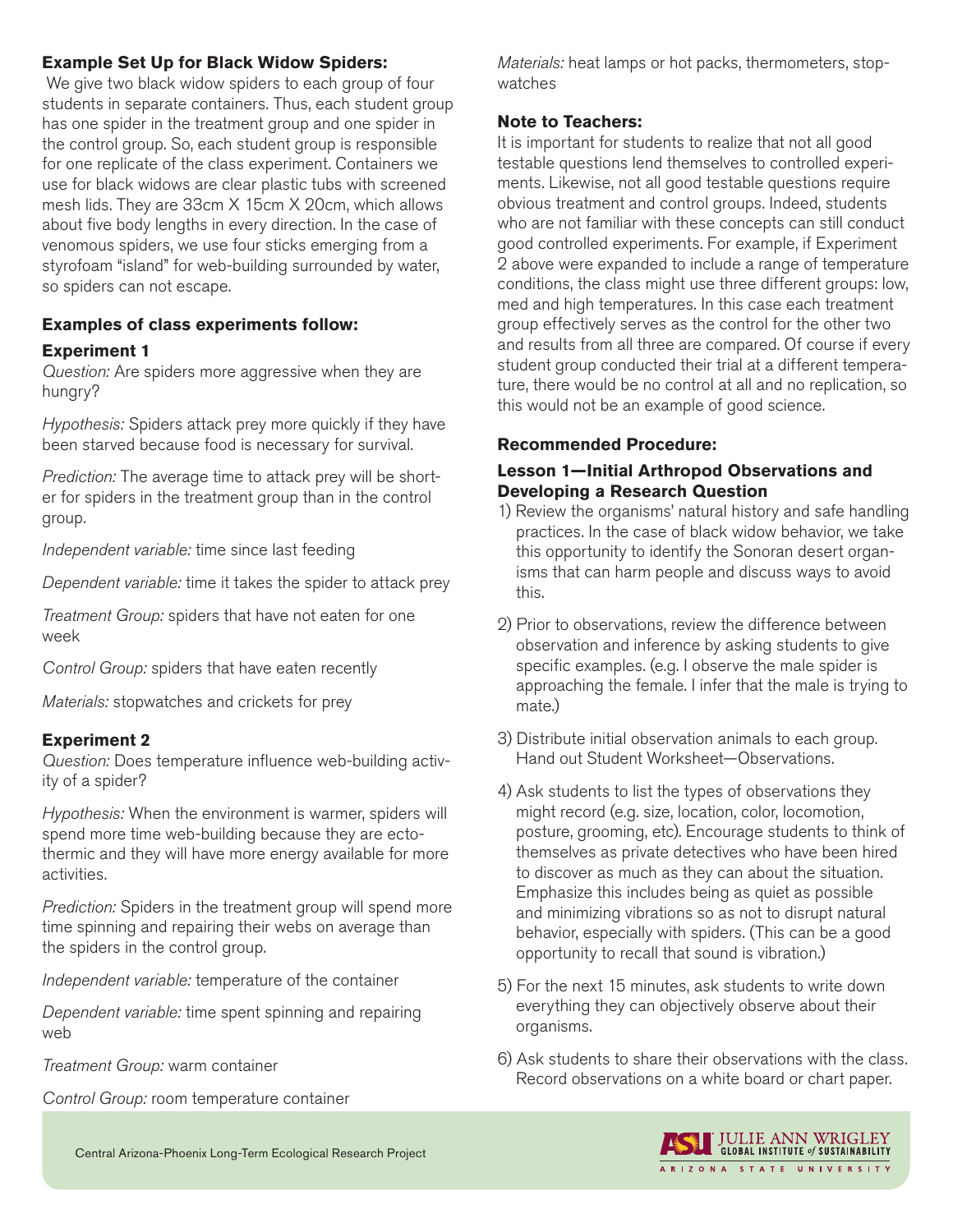- 7) Choose a few observations and ask the students: what questions could you ask about this observation?
- 8) In their student groups, guide them to generate as many questions as possible (at least 10). Have the groups record their questions on separate note cards or post-it notes in order to sort them later.
- 9) If time permits, conduct a second observation session to improve their observational skills based on class feedback and focus exclusively on generating questions.
- 10) Ask the students to identify their favorite questions. Record these on a white board or chart paper. You may ask students to vote on their favorites based on various criteria (e.g. the most exciting, practical, useful etc.).
- 11) This lesson should be followed up by literature/on line research into interesting traits or behaviors that students have identified. This can raise new questions and integrate technology skills and standards. Have students record their research findings and new questions on the Student Worksheet—Background Research.

## **Lesson 2—Turning Questions into Hypotheses and Designing the Class Experiment**

1) Briefly review the main principles of observation discovered in Lesson 1. Discuss particular behaviors or traits that interest students. Discuss new information found through background literature research.

(For example, students are often curious about the size difference between male and female black widows. In this case, students can search references to discover the precise difference in mass.)

- 2) Begin to address the students' top questions. Discuss how they might be answered.
- Ask students: What makes a question testable or not testable? Establish some criteria for a good experimental question.

Example criteria

- •Do you already know the answer?
- •Could you look up the answer easily?
- •Is the question meaningful—will it add to our knowledge?
- •Do you have an expected outcome?
- •Is it clear what you will manipulate and what you will measure to test the question?
- 3) Guide students to realize that some questions are too

vague. (e.g. Why do black widows have an hourglass?)

- 4) Have student groups sort their note cards into two piles: testable and not testable. Have students discuss what criteria they used to sort the questions.
- 5) Hand out the Student Worksheet—Guide to Using the Hypothetico-Deductive Method.
- 6) Explain to students the concept of "turning" untestable questions into testable questions.

 (e.g. Do black widows have an hourglass because it helps them scare off their enemies?) This question specifies what students want to know about the variable of the hourglass. Note it attempts to answer a "why" question; it contains the word because.

7) Assist student groups to "turn" their questions by scanning for the variables in their questions. Circle variables and discuss how to make these more specific. Ask: what else would you like to know about this variable? Rephrase the questions into testable questions.

(e.g. Do black widows have a hourglass because it helps them scare off visual predators like birds?)

- 8) Finally, discuss with students that many great, testable questions are not practical in the classroom. Guide students to determine which questions could be tested by them with the materials and time available.
- 9) Come to a class consensus on one question for the class experiment. With all arthropods, we encourage hypotheses that focus on behaviors of individuals or discrete interactions between individuals, rather than trying to quantify group behavior.
- 10) Ask students to recall the definition of a hypothesis. Reinforce to students that the hypothesis statement is a possible explanation of the phenomenon they want to investigate. It highlights the independent variable that will be manipulated/changed. The independent variable is the factor you hypothesize will cause the predicted effects.
- 11) Have students change the class question to a hypothesis statement. Ask students to note the differences between the question and the hypothesis.
- 12) From the hypothesis, direct students to make predictions. Ask students: What do you expect to observe in your experimental results? The prediction highlights the dependent variable(s) - the effect being measured.
- 13) Allow students to observe the organisms again, this time planning how they might design an experiment to

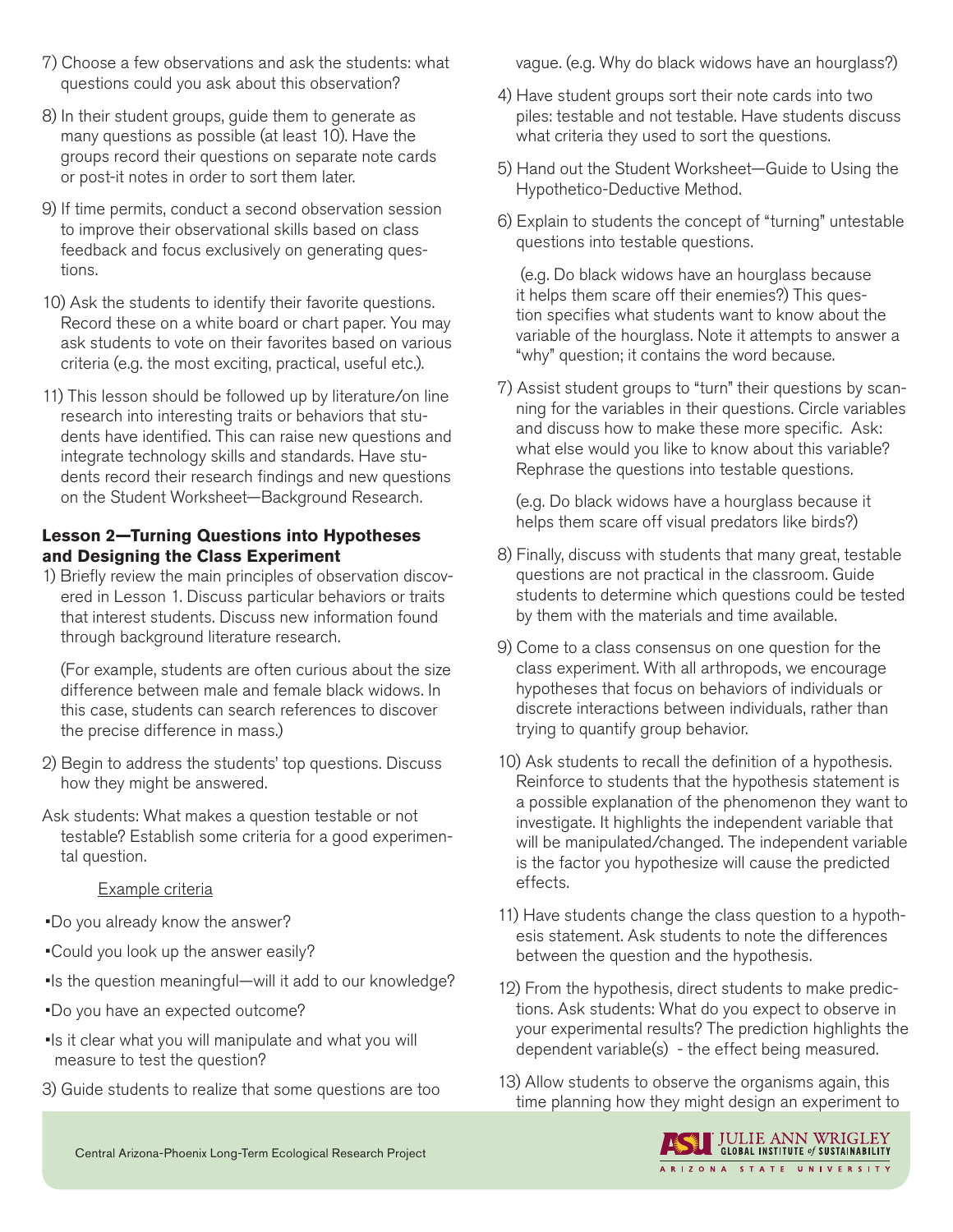test their question. Ask students to think about what they will manipulate (independent variable) and how they will measure it (dependent variable(s)). Have students make a list of the possible experimental variables in their notes for the class to discuss. If time permits, encourage them to draw a schematic diagram of their design.

- 14) Explain that manipulating/changing the independent variable creates two treatment groups. Ask: What is the purpose of this? Explain that each group serves as a standard for comparison to the other. If it is appropriate to the hypothesis, this is the time to discuss the importance of a control group.
- 15) Explain to students that they will replicate these treatment/control groups. The experimental procedure of comparing these two groups will be done multiple times and each iteration is one replicate. For example, each group of four students may collect data about one spider in the treatment group and one spider in the control group. Thus, the entire class conducts one large experiment.
- 16) Finalize the experimental design and determine if any manipulations need to be established before Lesson 3 (e.g. removing food from some animals).

## **Lesson 3— Design Data sheet and Collect Data**

- 1) In preparation for data gathering, discuss with students the best way to design their data sheet. Ask them to recall their dependent variable(s) and how they will be measuring them. Guide students to create a table listing the dependent variables for each treatment group. Ask, How many rows and columns will we need on the data table?
- 2) Ask students to recall the definition of replication. Ask students: Why is this necessary in science? If we used only one spider for our test, would you be confident in the accuracy of the results? What could you conclude? What if this spider were sick, unusually large, unusually aggressive etc.? A larger sample size helps dilute experimental error and random events. It also reduces bias in the sample by including more of the variation found in nature. This gives a more accurate representation of the phenomenon being studied. Emphasize to students that each group will conduct one part of the larger class experiment.
- 3) Allow students to recall appropriate experimental procedures:
- •minimize effects of the observer on animals (i.e. re•main still and quiet).
- •precise data recording
- •same methods for each group

This can be an opportunity to discuss another essential component of science: repeatability. Ask students: Why must we carefully document our procedure?

4) Circulate and assist students as they collect the data necessary to answer their research question.

### **Lesson 4 - Analyzing Results and Preparing a Scientific Poster**

- 1) Assist students to analyze their results using relevant math and graphing skills. Often this will require calculating two averages to compare the treatment/control groups.
- 2) Ask students to recall why they replicated the experiment. Was there a lot of variation among replicates (student groups) for each treatment? Calculate the range for each average. Are the averages substantially different, or is there a lot of overlap between them? Based on this analysis, ask students to determine if their sample size was sufficient. Did you use enough organisms for the test? How many might be necessary to see clearer results?
- 3) Often results are best illustrated by a bar graph that displays the average and range for each treatment group. Consider drawing box and whisker or stem and leaf plots to include the range in the graphs.
- 4) Based on the data, evaluate the hypothesis. Ask students: Was the prediction met? Was the hypothesis supported? What questions do you still have? This can be an opportunity to discuss the word "proof" and some possible pitfalls of using this word in science.
- 5) Each group of four students can then prepare a scientific poster. The Student Worksheet—Study and Poster Self-Evaluation rubric can be used as a formative guide.

### Scientific posters include:

• Introduction: background research, scientific question, hypothesis and prediction

What was the initial rationale for the question; why was it interesting to students?

• Methods: a brief description of the procedure in past tense

• attentive observation

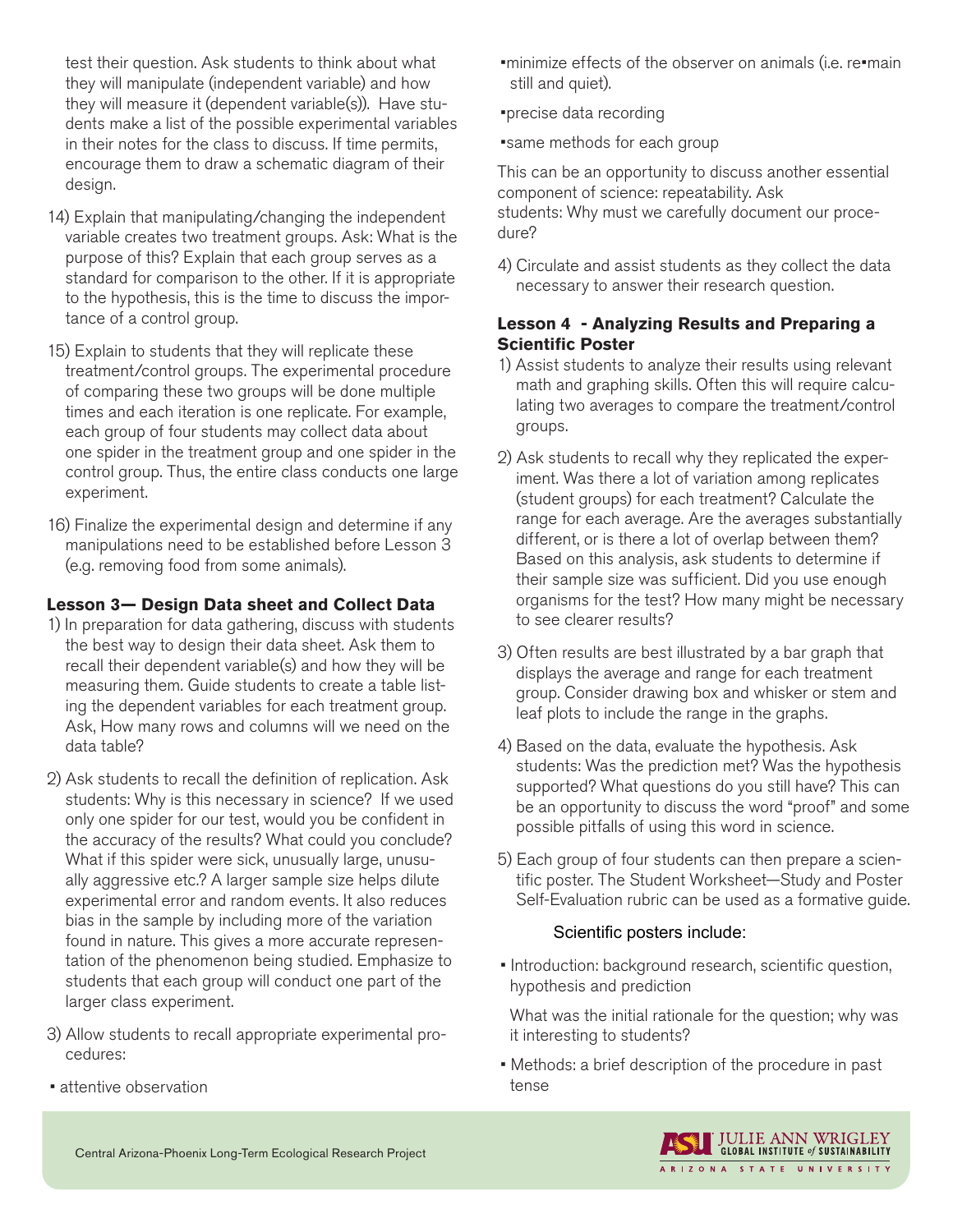- Results: a summary of the class data in tables and/or graphs that are not redundant
- Discussion: What is the importance of the results in a broader context (for: the study animals, other parts of the ecosystem, humans, society, future research)? What new questions came from the results? What would you do differently if you conducted another experiment? Why?
- Optional illustrations and/or photos

## **Evaluation:**

Students will participate in all aspects of experimental design and implementation and complete the Student Worksheets. Alternatively, science notebooks may be used as assessment of this process. Students may complete the self-evaluation rubric. The final product is the scientific poster illustrating understanding of the organism's biology and all steps in the hypothetico-deductive method of scientific inquiry.

## **Extensions:**

Students may display and present their findings publicly (to students, parents, school administrators, board members, etc.). This provides an "authentic" purpose for conducting the work, which may motivate students throughout the lessons, and can also be a effective evaluation tool, emphasizing individual student accountability.

## **Standards**

### **Arizona Science Standards**

S1-C1-GR6-8-PO1, PO2, PO3, S1-C2-GR6-8-PO1, PO2, PO3, PO5 S1-C3-GR6-8-PO1, PO3, PO4, PO5, PO6, PO7 S1-C4-GR6-8-PO1, PO2, PO3, PO4, PO5 S2-C2-GR8-PO1 S2-C2-GR6-8-PO3 S2-C2-GR8-PO4 S4-C4-GR7-PO2, PO5 S4-C4-GR8-PO1, PO2, PO3 S1-C1-GRHS-PO1, PO2, PO3, PO4 S1-C2-GRHS-PO1, PO2, PO3, PO4, PO5 S1-C3-GRHS-PO1, PO2, PO4, PO6 S1-C4-GRHS-PO1, PO2, PO3, PO4 S4-C4-GRHS-PO1, PO2

## **NGSS Core Ideas:**

LS1B: Growth and Development of Organisms LS4.B: Natural Selection LS4.C: Adaptation

## **NGSS Practices:**

Constructing Explanations and Designing Solutions Engaging in Argument from Evidence

### **NGSS Crosscutting Concepts:**

Pattern Cause and Effect

## **Common Core/ELA Literacy**

RST7: Integrate content from diverse formats WHTS1: Write to support claims WTS2: Write to convey ideas and information SL1: Participate in collaborations and conversations SL2: Integrate oral information SL4: Present effectively to listeners

### **Common Core/Mathematics**

Domains: Number and Quantity Measurement and Data

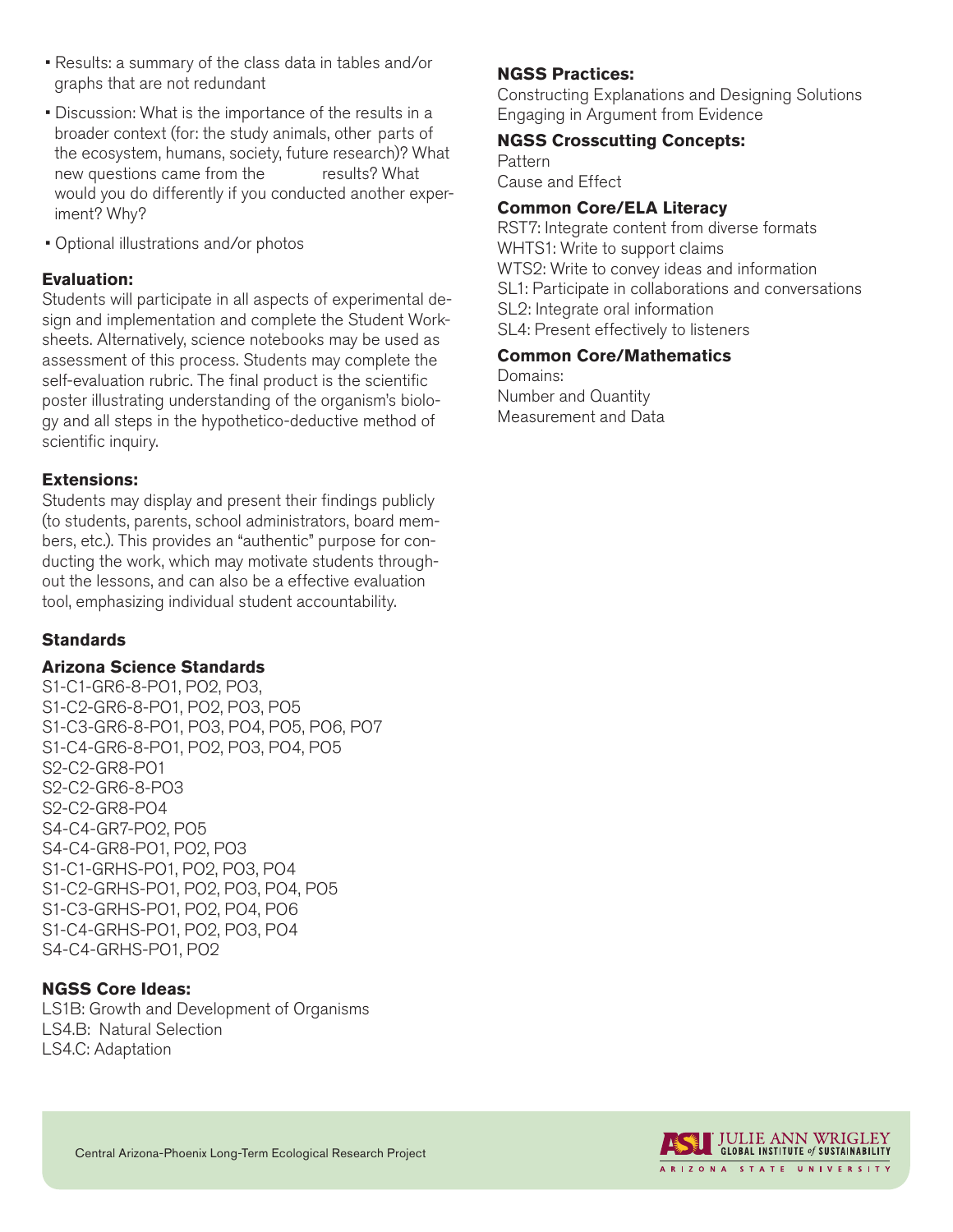

| <b>Observation 1</b>                                                  |
|-----------------------------------------------------------------------|
| <b>Observation 2</b>                                                  |
|                                                                       |
| <b>Observation 3</b><br><b>Observation 4</b><br><b>Observation 5</b>  |
|                                                                       |
|                                                                       |
|                                                                       |
| My Arthropod Questions-What I Would Like to Know<br><b>Question 1</b> |
| <b>Question 2</b>                                                     |
| <b>Question 3</b>                                                     |

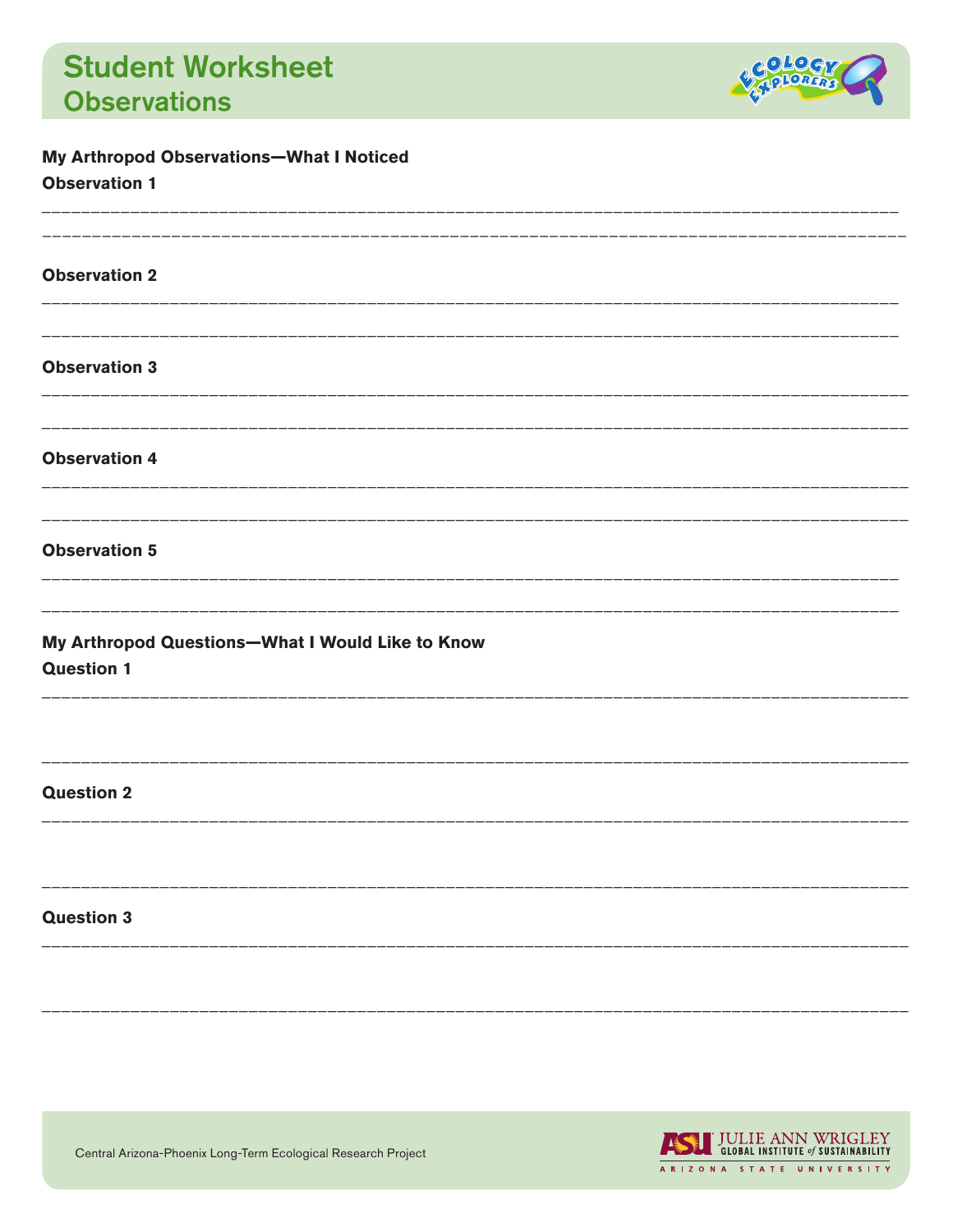# **Student Worksheet Background Research**



## My Arthropod Research--What I learned

| Question # | Answers and/or Information | Sources |
|------------|----------------------------|---------|
|            |                            |         |
|            |                            |         |
|            |                            |         |
|            |                            |         |
|            |                            |         |
|            |                            |         |
|            |                            |         |
|            |                            |         |
|            |                            |         |

## **More Arthropod Questions From My Research**

**Question 1** 

**Question 2** 

### **Question 3**

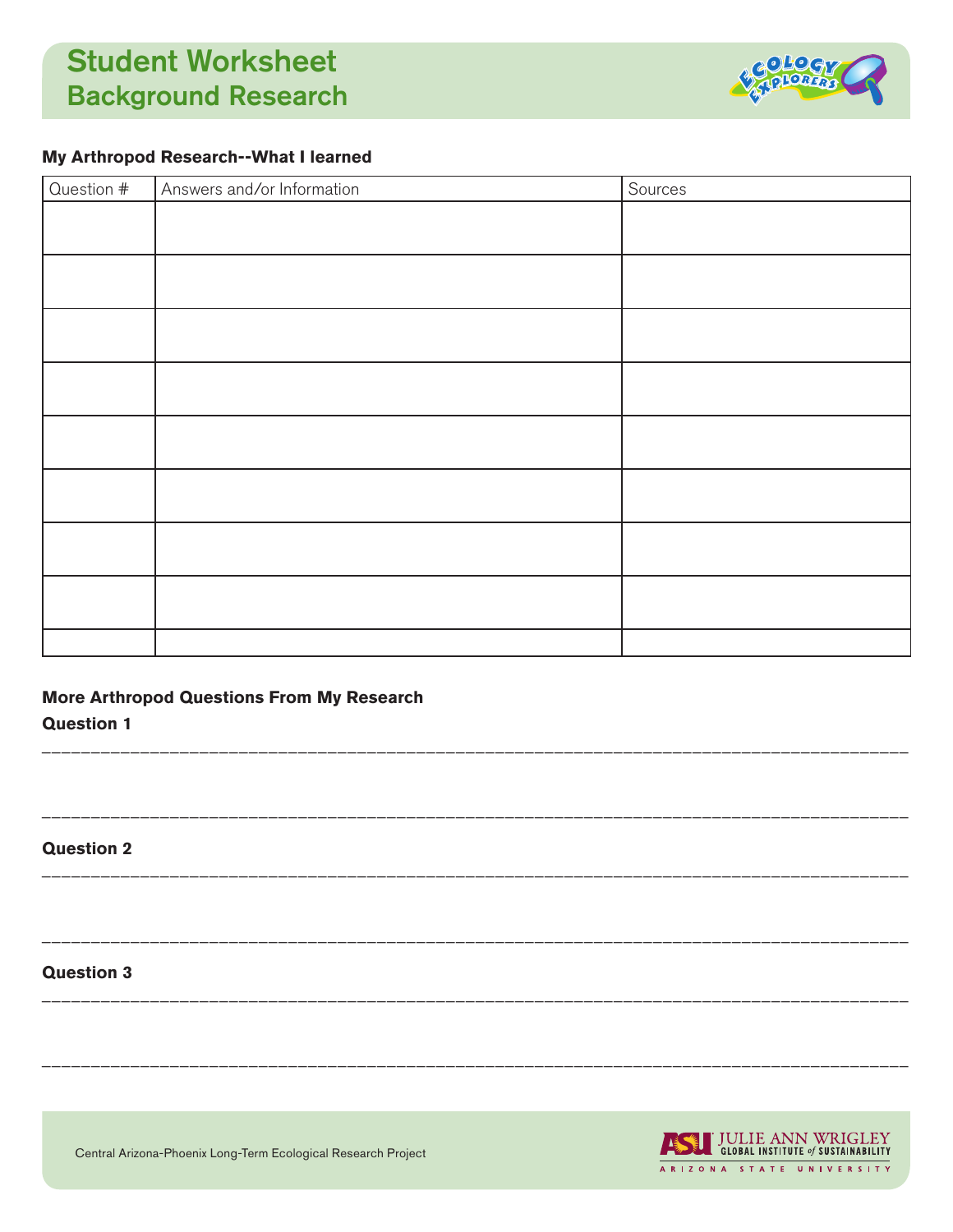The hour glass shape illustrates the process of broad reasoning, to narrow results, and back to broad reasoning.







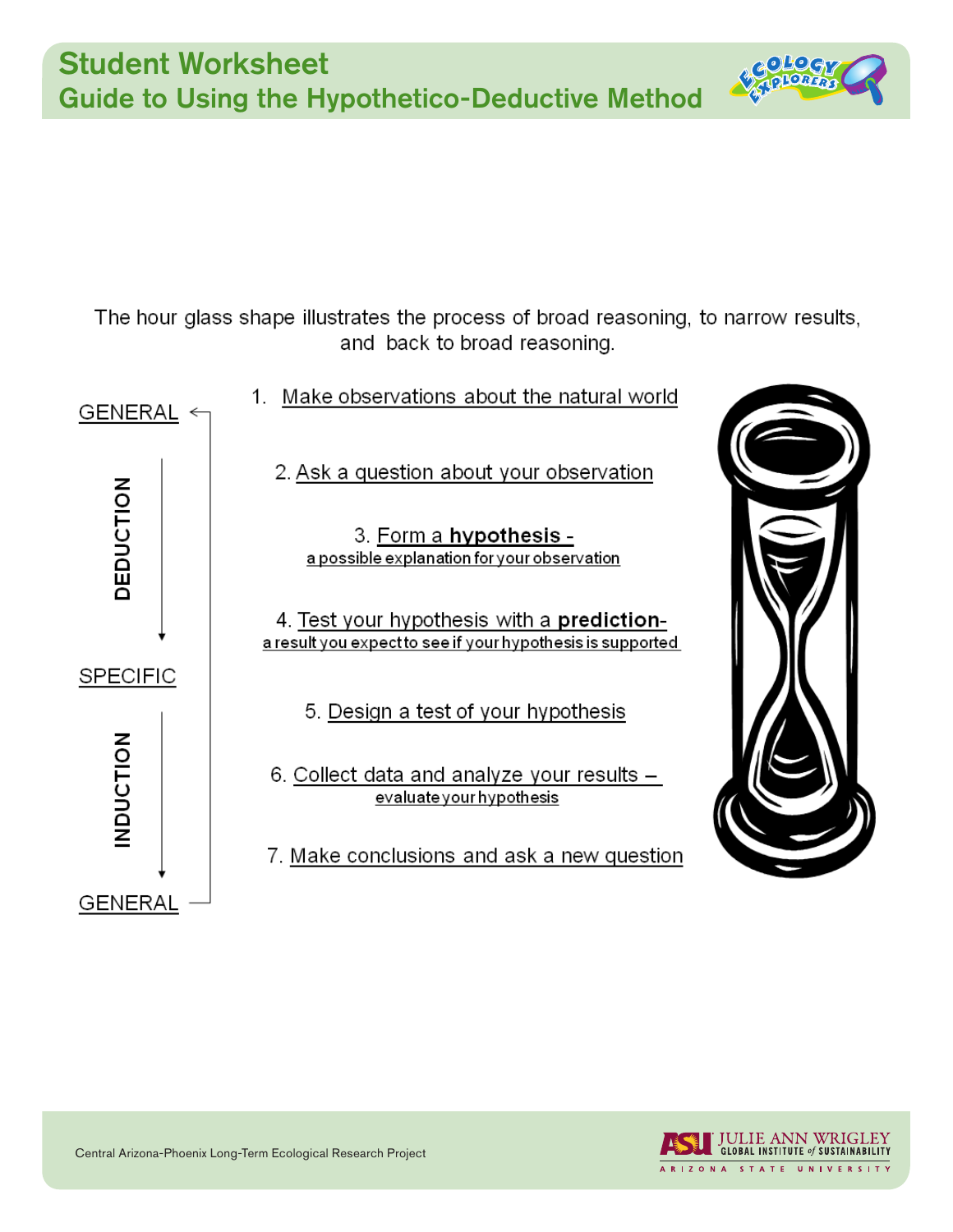## **Student Worksheet Guide to Generating Hypotheses**

# **Turning Questions into Hypotheses**

## My observation:

I observe that black widows have a bright red hourglass on their bellies.

## My question:

Why do black widows have an hourglass?

## Is my question testable?

- NO! Scan for variables and circle them.
- Explore these variables further.
- What do you really want to know about those variables? Be specific.

## Ask more questions about your variables:

- What would happen if black widows didn't have an hourglass?
- What is important to black widows? What benefit could they get from the hourglass?
- Do other animals have hourglasses or bright coloration?

Background research reveals a possible explanation: WARNING COLORATION! (APOSEMATIC)

Rephrase your question: Do black widows have an hourglass to scare off predators?

I hypothesize that: Black widows have a red hourglass

because: it helps scare away predators

Based on my hypothesis I predict that:

If I put black paint over the red hourglass, then black widows would be attacked by predators more often.







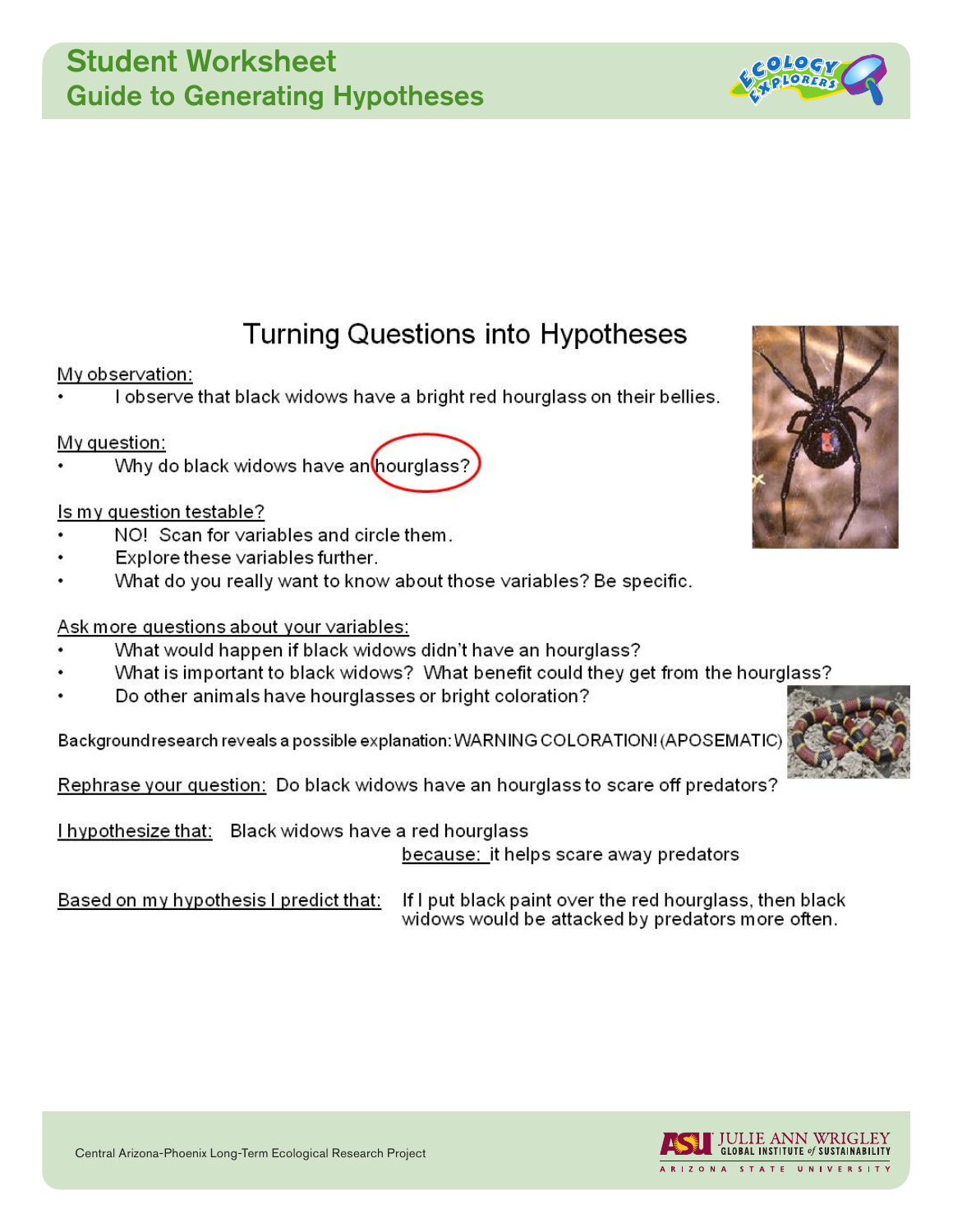# Student Worksheet Designing a Class Experiment



## **Our Class Experiment Scientific Question:**

#### **Hypothesis:**

#### **Prediction:**

## **Experimental Design**

\_\_\_\_\_\_\_\_\_\_\_\_\_\_\_\_\_\_\_\_\_\_\_\_\_\_\_\_\_\_\_\_\_\_\_\_\_\_\_\_\_\_\_\_\_\_\_\_\_\_\_\_\_\_\_\_\_\_\_\_\_\_\_\_\_\_\_\_\_\_\_\_\_\_\_\_\_\_\_\_\_\_\_\_\_\_\_

\_\_\_\_\_\_\_\_\_\_\_\_\_\_\_\_\_\_\_\_\_\_\_\_\_\_\_\_\_\_\_\_\_\_\_\_\_\_\_\_\_\_\_\_\_\_\_\_\_\_\_\_\_\_\_\_\_\_\_\_\_\_\_\_\_\_\_\_\_\_\_\_\_\_\_\_\_\_\_\_\_\_\_\_\_\_\_

\_\_\_\_\_\_\_\_\_\_\_\_\_\_\_\_\_\_\_\_\_\_\_\_\_\_\_\_\_\_\_\_\_\_\_\_\_\_\_\_\_\_\_\_\_\_\_\_\_\_\_\_\_\_\_\_\_\_\_\_\_\_\_\_\_\_\_\_\_\_\_\_\_\_\_\_\_\_\_\_\_\_\_\_\_\_\_

\_\_\_\_\_\_\_\_\_\_\_\_\_\_\_\_\_\_\_\_\_\_\_\_\_\_\_\_\_\_\_\_\_\_\_\_\_\_\_\_\_\_\_\_\_\_\_\_\_\_\_\_\_\_\_\_\_\_\_\_\_\_\_\_\_\_\_\_\_\_\_\_\_\_\_\_\_\_\_\_\_\_\_\_\_\_\_

\_\_\_\_\_\_\_\_\_\_\_\_\_\_\_\_\_\_\_\_\_\_\_\_\_\_\_\_\_\_\_\_\_\_\_\_\_\_\_\_\_\_\_\_\_\_\_\_\_\_\_\_\_\_\_\_\_\_\_\_\_\_\_\_\_\_\_\_\_\_\_\_\_\_\_\_\_\_\_\_\_\_\_\_\_\_\_

\_\_\_\_\_\_\_\_\_\_\_\_\_\_\_\_\_\_\_\_\_\_\_\_\_\_\_\_\_\_\_\_\_\_\_\_\_\_\_\_\_\_\_\_\_\_\_\_\_\_\_\_\_\_\_\_\_\_\_\_\_\_\_\_\_\_\_\_\_\_\_\_\_\_\_\_\_\_\_\_\_\_\_\_\_\_\_

Draw and label how you will set up and conduct your class experiment here. How many replicates are there?